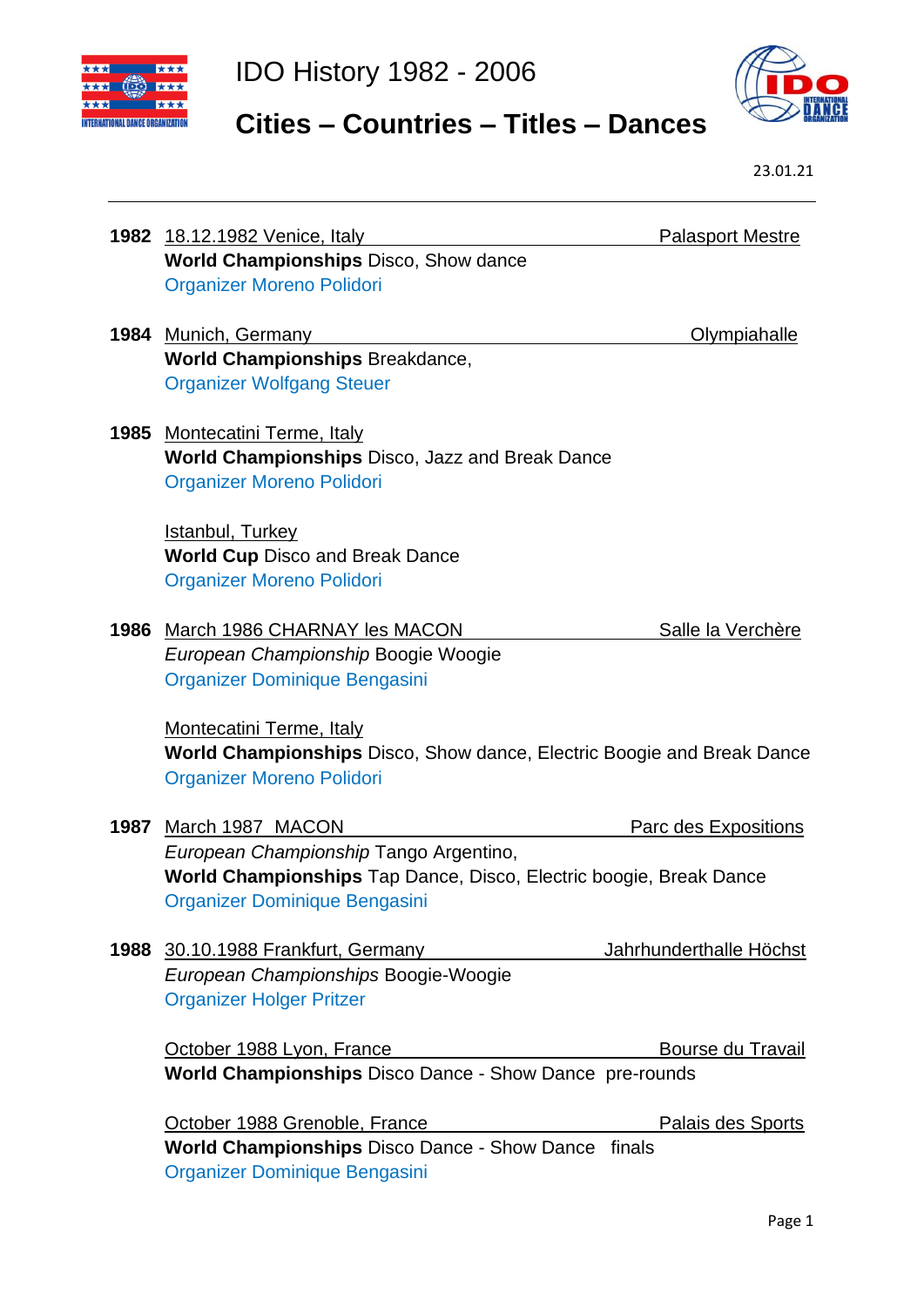



# **Cities – Countries – Titles – Dances**

23.01.21

|      | 1989 21.07.1989 Florence, Italy                                             |                                |
|------|-----------------------------------------------------------------------------|--------------------------------|
|      | World Championships Disco, Show Dance, Electric Boogie and Break Dance      |                                |
|      | <b>Organizer Moreno Polidori</b>                                            |                                |
|      |                                                                             |                                |
|      | 23 - 27.07.1989 Cathage, Tunis                                              | <b>Festival de Carthage</b>    |
|      | <b>World Championships Disco Freestyle</b>                                  |                                |
|      | <b>Organizer FTDAS</b>                                                      |                                |
| 1990 | 30.11.1990 Hamburg, Germany                                                 | <b>Congress Center Hamburg</b> |
|      | <b>World Championships - Boogie Woogie</b>                                  |                                |
|      | European Championships Swingdance                                           |                                |
|      | Europe Cup: Showdance Formations                                            |                                |
|      | <b>Organizer Michael Wendt</b>                                              |                                |
|      |                                                                             |                                |
|      | 01.12.1990 Köln, Germany                                                    | <b>Kölner Sporthalle</b>       |
|      | <b>World Championships</b> Show Dance Formation (12 competing teams),       |                                |
|      | World Cup Boogie Woogie (42 couples), Swing (29 couples) – from 14          |                                |
|      | countries,                                                                  |                                |
|      | <b>Organizer Wolf Dieter Krauss + Roland Agne</b>                           |                                |
|      |                                                                             |                                |
|      | 06. - 08.12.1990 Luzern, Switzerland                                        | <b>Festhalle Alumend</b>       |
|      | <b>World Championships</b> Disco, Show dance, World Cup Lambada             |                                |
|      | <b>Organizer Gerry Bucher</b>                                               |                                |
|      |                                                                             |                                |
|      | 08.12.1990 Stuttgart, Germany                                               | Liederhalle                    |
|      | World Cup Show Dance, Disco Dance, Tango Argentino                          |                                |
|      | <b>Organizer Hubert Haag</b>                                                |                                |
|      |                                                                             |                                |
| 1991 | <u> 12 – 13.04.1991 Dunaujvaros, Hungary</u>                                | <b>Dunaferr Sporthall</b>      |
|      | European Championships Tango Argentino, Liscio (Tango + Slowfox l' Foxtrot) |                                |
|      | European Cup Boogie Woogie, Swing Dance, Show Dance, Show Dance             |                                |
|      | Formation                                                                   |                                |
|      | <b>Organizer Peter Szanto</b>                                               |                                |
|      |                                                                             |                                |
|      | <u> 11 – 12.10.1991 Lausanne, Switzerland</u>                               | Expo Hotel                     |
|      | European Championships Electric Boogie, Break Dance, Boogie Woogie,         |                                |
|      | Disco Dance, Show Dance, Show Dance Formation                               |                                |
|      |                                                                             |                                |

Organizer Cosimo Sabatella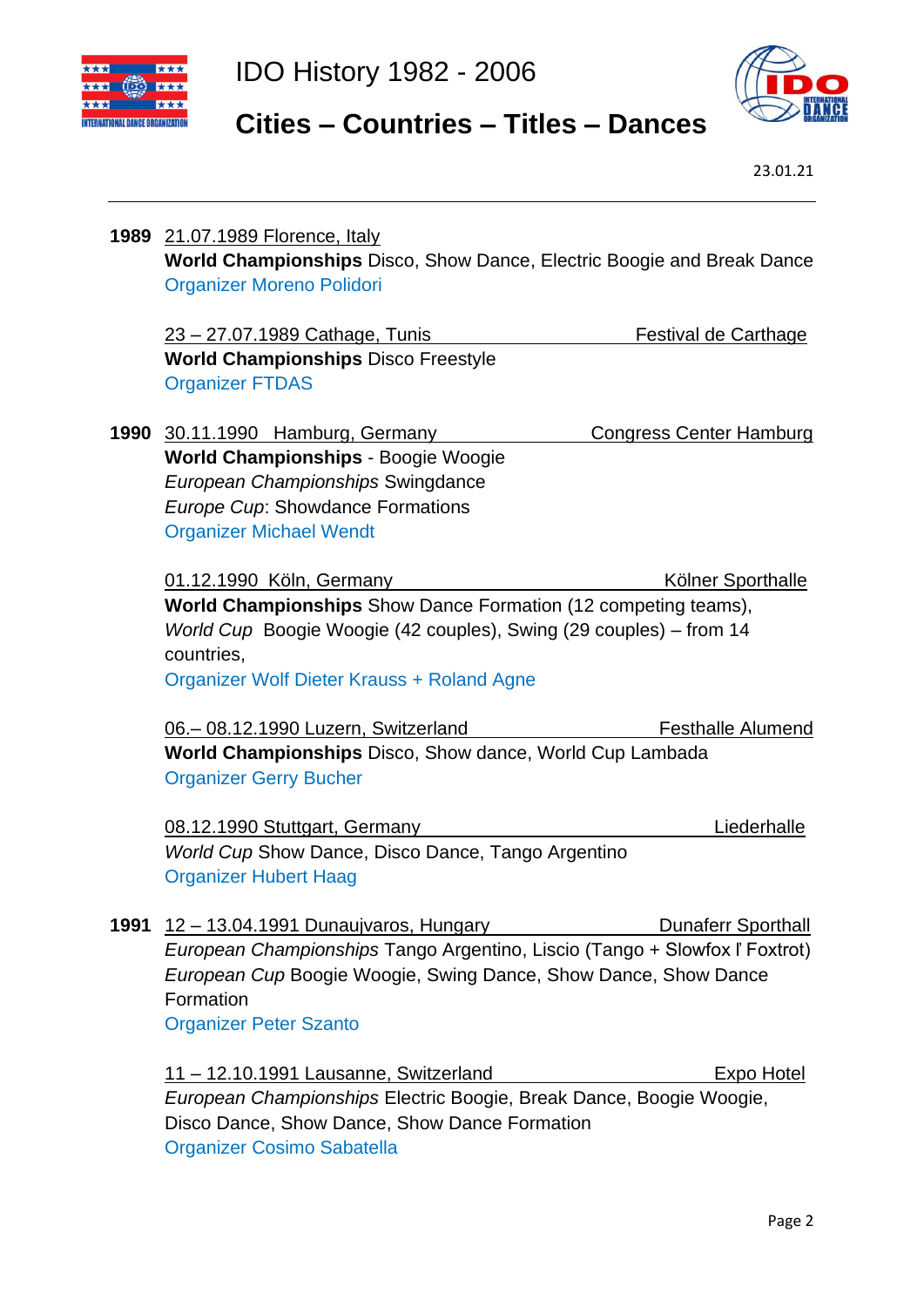



#### **Cities – Countries – Titles – Dances**

23.01.21

09.11.1991 Hamburg, Germany Congress Center Hamburg **World Championships** - Adults: Show Dance formation, Tap Dance solos Organizer Michael Wendt 23.11.1991 Annecy, France Hall des Expositions-Parc des Sports **World Championships** Show Dance, Boogie Woogie, Liscio (Mazurka, Waltz and Polka) Organizer Dominique Bengasini and Raca Danse Anne **1992** 10.04.1992 Basel, Switzerland **World Championships** Disco Swing Organizer Gery Bucher 24 – 25.04.1992 Dunaujvaros, Hungary Dunaferr Sporthall *European Championships* - Adults: Disco Dance, Boogie Woogie, Show Dance (solo+ duo, formation), Electric Boogie, Break Dance Organizer Peter Szanto 24.10.1992 Bremen, Germany Messehallen **World Championships** - Adults: Show Dance formation Organizer Werner Renz 14.11.1992 Hamburg, Germany Congress Center Hamburg **World Championships** - Adults: Tap Dance, Show Dance Organizer Michael Wendt 19 – 24..11.1992 Lyon, France Palais des Sports Lyon Gerland **World Championships** - Adults: Disco Dance, Swing dance, Tango Argentino, Mambo, Boogie Woogie, Bebop Organizer Dominique Bengasini 1993 03 – 04.04.1993 Basel, Switzerland Sporthalle St.Jacobs **World Championships** - Adults: HIP HOP, Break Dance *World Cup* – Adults: Tango Argentino, Mambo, Tap Dance Organizer Gerry Bucher

12.11.1993 Emmen Luzern, Switzerland Gersag Congress Center **World Championships** - Adults: Tap Dance Organizer Gerry Bucher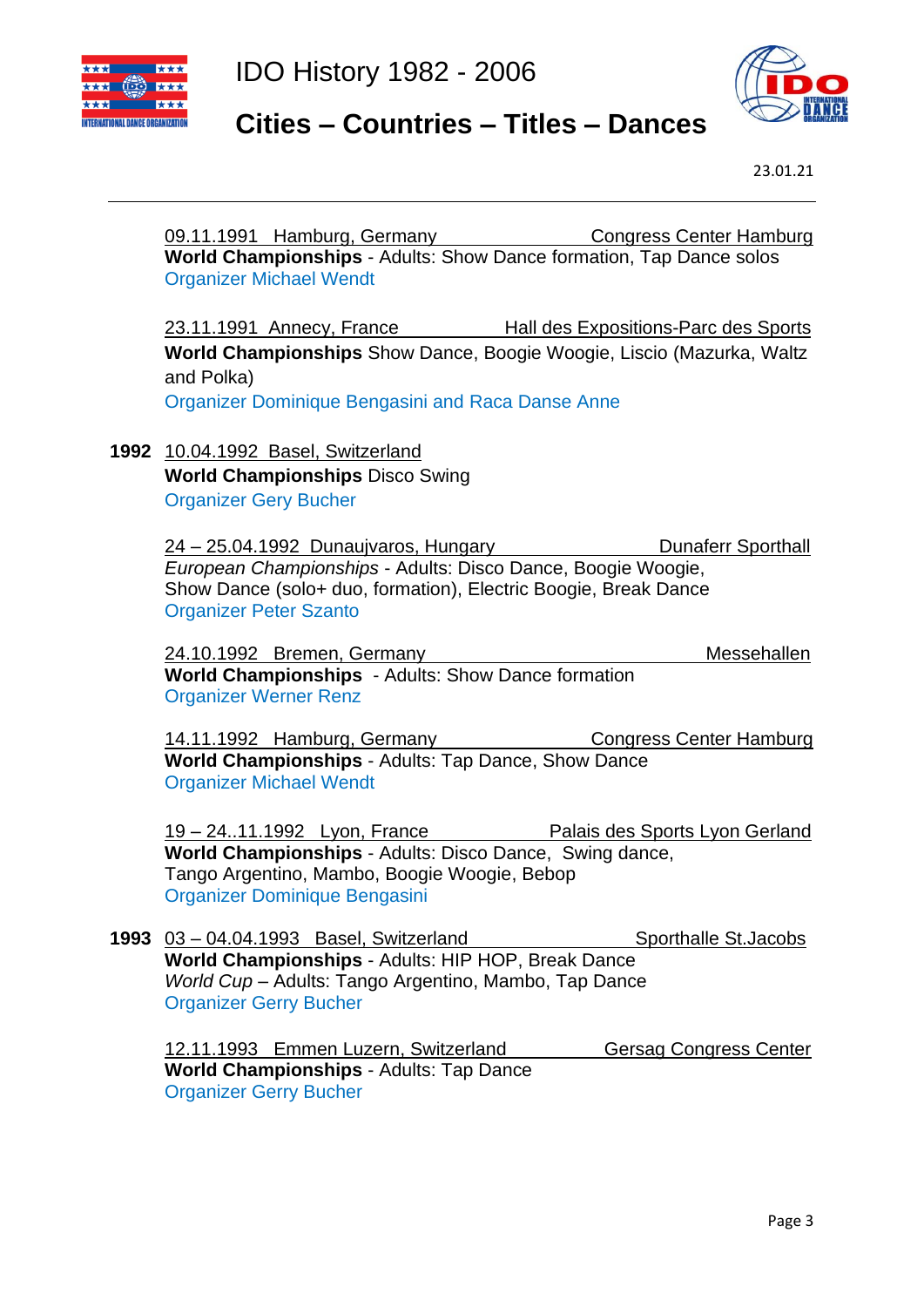



# **Cities – Countries – Titles – Dances**

| <u>26 – 27.11.1993 Dunaujvaros, Hungary</u>                                   | <b>Dunaferr Sporthall</b>           |
|-------------------------------------------------------------------------------|-------------------------------------|
| World Championships - Adults: Disco Dance, Swing Dance,                       |                                     |
| Show dance, Electric Boogie, Break Dance                                      |                                     |
| <b>Organizer Peter Szanto</b>                                                 |                                     |
|                                                                               |                                     |
| 1994 11.06.1994 Grenoble                                                      | Patinoire de Grenoble               |
| European Championships - Junior: Show Dance, Disco Dance                      |                                     |
| Organizer Dominique Bengasini                                                 |                                     |
| 22.10.1994 Bratislava, Slovak Republic                                        | <b>Istropolis</b>                   |
| European Championships - Adults: Tap Dance, Swing Dance                       |                                     |
| European Cup - Adults: Show dance (solo+ duo)                                 |                                     |
| Organizer Hana Svehlova + Miroslav Svehla                                     |                                     |
|                                                                               |                                     |
| <u>25 – 26.11.1994 Dunaujvaros, Hungary</u>                                   | <b>Dunaferr Sporthall</b>           |
| World Championships - Adults: Disco Dance, Argentine Tango, Show Dance        |                                     |
| formation, HIP HOP solos                                                      |                                     |
| World Cup - Adults: Show dance solo+ duo                                      |                                     |
| <b>Organizer Peter Szanto</b>                                                 |                                     |
|                                                                               |                                     |
| 12.11.1994 Lyon                                                               | Bourse du Travail                   |
| World Championships Show Dance, Mambo, Disco Dance                            |                                     |
| Organizer Dominique Bengasini                                                 |                                     |
|                                                                               |                                     |
| 16.12.1994 Dresden, Germany                                                   | <b>Culture Palace</b>               |
| World Championships - Adults: Tap Dance                                       |                                     |
| European Championships - Adults: Show dance                                   |                                     |
| World Cup Karstadt Show dance Formation                                       |                                     |
| <b>Organizer Michael Wendt</b>                                                |                                     |
|                                                                               |                                     |
| 1995 09 - 10.06. 1995 Ljubljana, Slowenia                                     | <b>Cankarjev Dom Culture Center</b> |
| First European Championship for all junior categories (solo, duo, formations) |                                     |
| Show dance, Show dance Formations, Disco dance, Swing Dance, Tap solo,        |                                     |
| Tap duo                                                                       |                                     |
| Organizer Jadran Zivkovic                                                     |                                     |
| <b>28.10.1995 Annecy, France</b>                                              | Theatre D'Annecy Bonlieu            |
| <b>World Championships Swing</b>                                              |                                     |
| European Championships Show Dance, Tap Dance, Bebop, Tango Argentino          |                                     |
| Organizer Dominique Bengasini & Eric Rey (Raca danse)                         |                                     |
|                                                                               |                                     |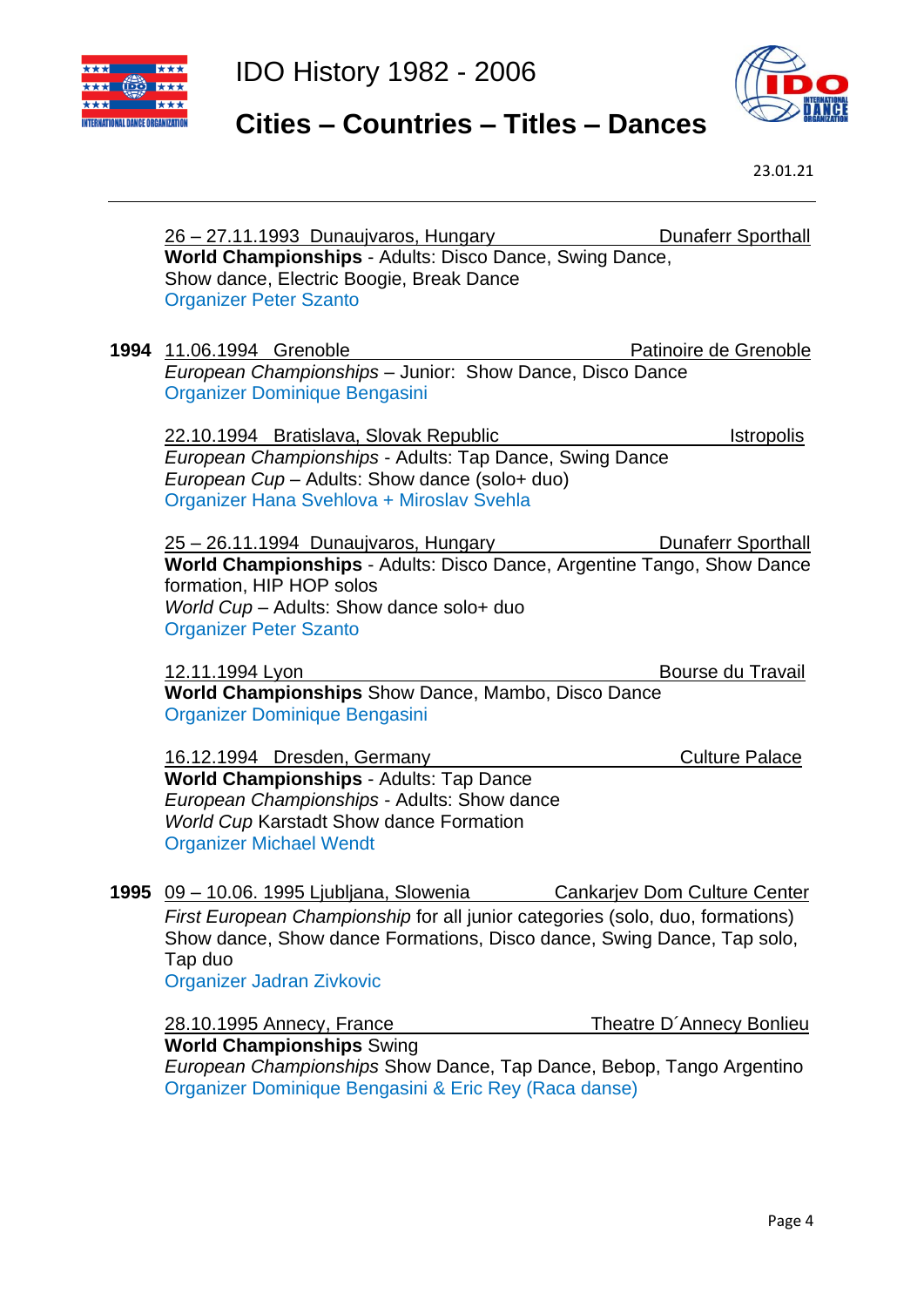



#### **Cities – Countries – Titles – Dances**

|      | <b>Dunaferr Sporthall</b><br><u>25 – 26.11.1995 Dunaujvaros, Hungary</u>                                                                            |
|------|-----------------------------------------------------------------------------------------------------------------------------------------------------|
|      | World Championships - Adults: Disco Free Style, Show Dance, Electric                                                                                |
|      | Boogie, Mambo, Mixing Blues                                                                                                                         |
|      | <b>Organizer Peter Szanto</b>                                                                                                                       |
|      | 15.12.1995 Dresden, Germany<br><b>Culture Palace</b>                                                                                                |
|      | World Championships - Adults: Tap Dance Solos & duos + formations                                                                                   |
|      | <b>World Cup Karstadt Show Dance Formation</b>                                                                                                      |
|      | <b>Organizer Michael Wendt</b>                                                                                                                      |
|      | 1996 06.04.1996 Örebro Sweden<br>Idrottshuset                                                                                                       |
|      | World Championships - Adults: Lindy Hop, Swedish Bugg, Disco Dance                                                                                  |
|      | Classic solo female, solo male, duos, Mixing Blues.                                                                                                 |
|      | Organizer Nils-Håkan Carlzon                                                                                                                        |
|      | 08.06.1996 Ljubljana, Slovenia<br><b>Culture Center Cankarjev Dom</b>                                                                               |
|      | European Championships - Adults Tap Dance solo & duo, Show Dance,                                                                                   |
|      | Tango Argentino, Swing Dance                                                                                                                        |
|      | <b>Organizer Jadran Zivkovic</b>                                                                                                                    |
|      | 21 – 22.06.1996 Hradec Králove, Czech Republic<br><b>ALDIS</b>                                                                                      |
|      | European Championships Children under 14 Disco Dance, Show Dance                                                                                    |
|      | (solo+duo, formations), Swing, Tap Dance solo, Tap couples<br><b>Organizer Miroslav Franc + HKVS</b>                                                |
|      |                                                                                                                                                     |
|      | 22 – 23.11.1996 Dunaujvaros, Hungary<br><b>Dunaferr Sporthall</b>                                                                                   |
|      | World Championships - Adults: Disco Free Style, Show Dance (solo+ duo,                                                                              |
|      | formation), Electric Boogie, Mixing Blues, Acromixing Blues, Hip Hop + 1st Hot<br><b>Blues trophy</b>                                               |
|      | <b>Organizer Peter Szanto</b>                                                                                                                       |
|      |                                                                                                                                                     |
|      | 14.12.1996 Dresden, Germany<br><b>World Trade Center</b><br>World Championships - Adults: Tap Dance solos & duos & formation                        |
|      | <b>Organizer Michael Wendt</b>                                                                                                                      |
|      |                                                                                                                                                     |
| 1997 | Salle des Fetes de la Ficelle<br>18.01.1997 Lyon, France                                                                                            |
|      | European Cup Mixing Blues, AcroMixing Blues, Hot Blues, Slow Blues                                                                                  |
|      | Organizer Dominique Bengasini                                                                                                                       |
|      | 22.03.1997 Zagreb, Croatia                                                                                                                          |
|      | European Championships - Adults: Tap Dance solo, Acro Mixing Blues,                                                                                 |
|      | Mambo, Hip Hop                                                                                                                                      |
|      | European Cup - Adults: Show Dance (solo+ duo, formation), Mixing Blues<br>Organizer Igor Albreht and Mladen Delic for the Croatian Dance Federation |
|      |                                                                                                                                                     |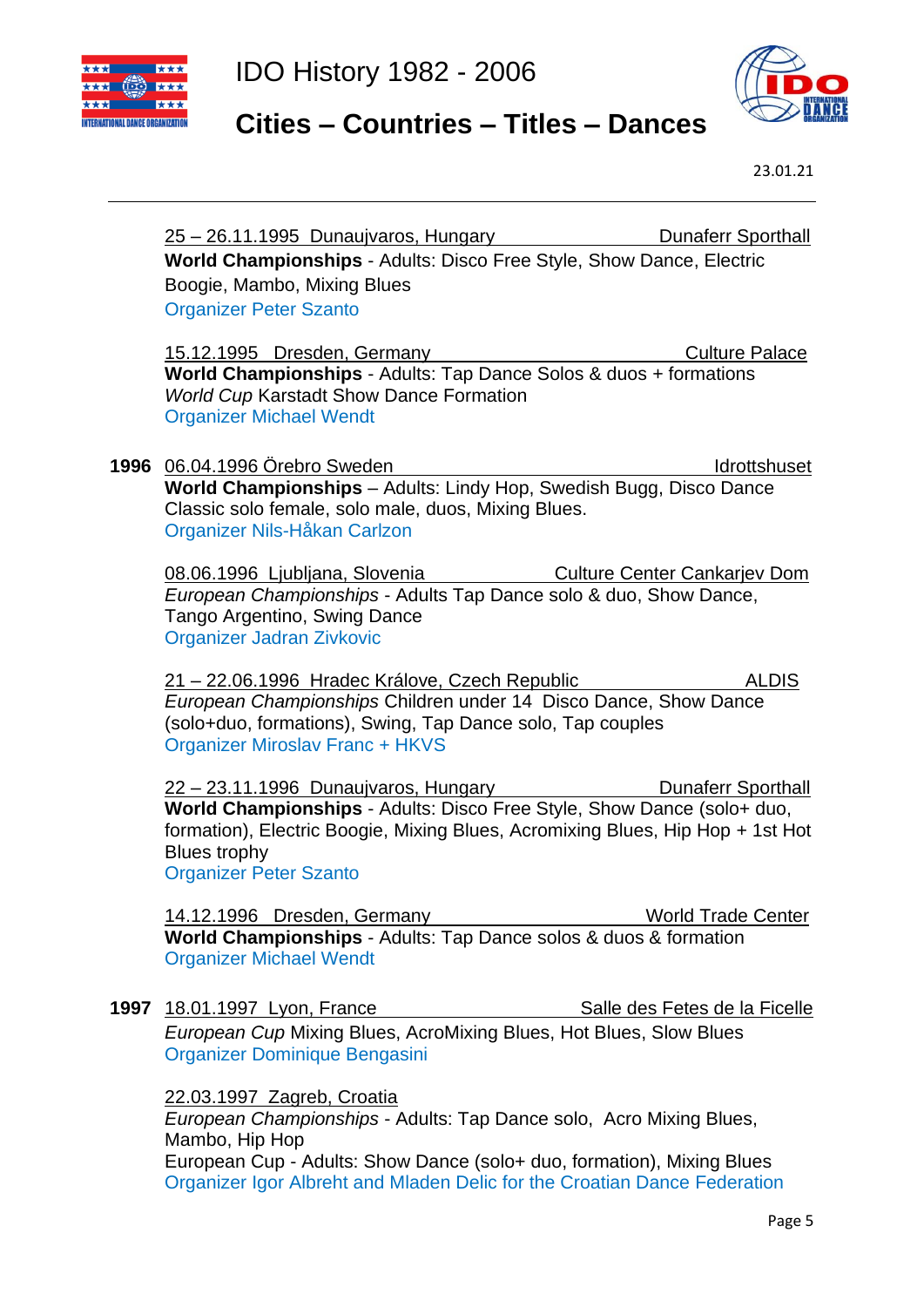





23.01.21

|      | 10.5.1997 Prostejov, Czech Republic                                           |                         |
|------|-------------------------------------------------------------------------------|-------------------------|
|      | European Championships - Adults: Disco Dance formation                        |                         |
|      | Organizer Alice Gregusova + DUHA + Jirko Hubeny                               |                         |
|      | 16 - 18.5.1997 Riesa, Germany                                                 | WM-Halle                |
|      | European Championships - Adults: Show Dance formation,                        |                         |
|      | Wolrd Championships Disco Free Style solo                                     |                         |
|      | Organizer FVG Riesa, Tanzschule Riesa & Michael Wendt                         |                         |
|      | 3-5.7.1997 Portoroz, Slovenia                                                 | Avditorij               |
|      | European Championships - Junior: Show dance, Tap Dance, Hip Hop,              |                         |
|      | <b>Electric Boogie</b>                                                        |                         |
|      | Organizer Jadran Zivkovic                                                     |                         |
|      | 27.9.1997 Bratislava, Slovak Republic                                         | <b>Istropolis</b>       |
|      | European Championships - ADULT: Show Dance (solo+ duo), Disco Dance           |                         |
|      | solo, Tango Argentino, Mixing Blues, Hot Blues                                |                         |
|      | Organizer Hana Svehlova + Miroslav Svehla                                     |                         |
|      | 15.11.1997 Riesa, Germany                                                     | <b>Stadthalle Stern</b> |
|      | World Championships ADULT: Tap solo, duos, formations                         |                         |
|      | Organizer FVG Riesa, Tanzschule Riesa & Michael Wendt                         |                         |
| 1998 | 21.03.1998 Limoges, France                                                    |                         |
|      | European Championships - ADULT: Tango Argentino                               |                         |
|      | Organizer Dominic Bengasini                                                   |                         |
|      | 02 - 04.07.1998 Portoroz, Slovenia                                            | Avditorij               |
|      | European Championships - Juniors: Show Dance, Tap Dance, Hip Hop,             |                         |
|      | <b>Electric Boogie</b>                                                        |                         |
|      | Organizer Jadran Zivkovic                                                     |                         |
|      |                                                                               |                         |
|      | 16 - 25.10.1998 Riesa, Germany<br>European Championships - ADULTS: Show Dance | WM-Halle                |
|      | World Championships - ADULTS: Show Dance Formations                           |                         |
|      | World Championships - ADULTS: Tap Dance                                       |                         |
|      | Organizer FVG Riesa, Tanzschule Riesa & Michael Wendt                         |                         |
|      | 21.11.1998 Martin, Slovak Republic                                            |                         |
|      |                                                                               |                         |

*European Championships* – Disco Dance Organizer TK Deep and Miroslav Frolo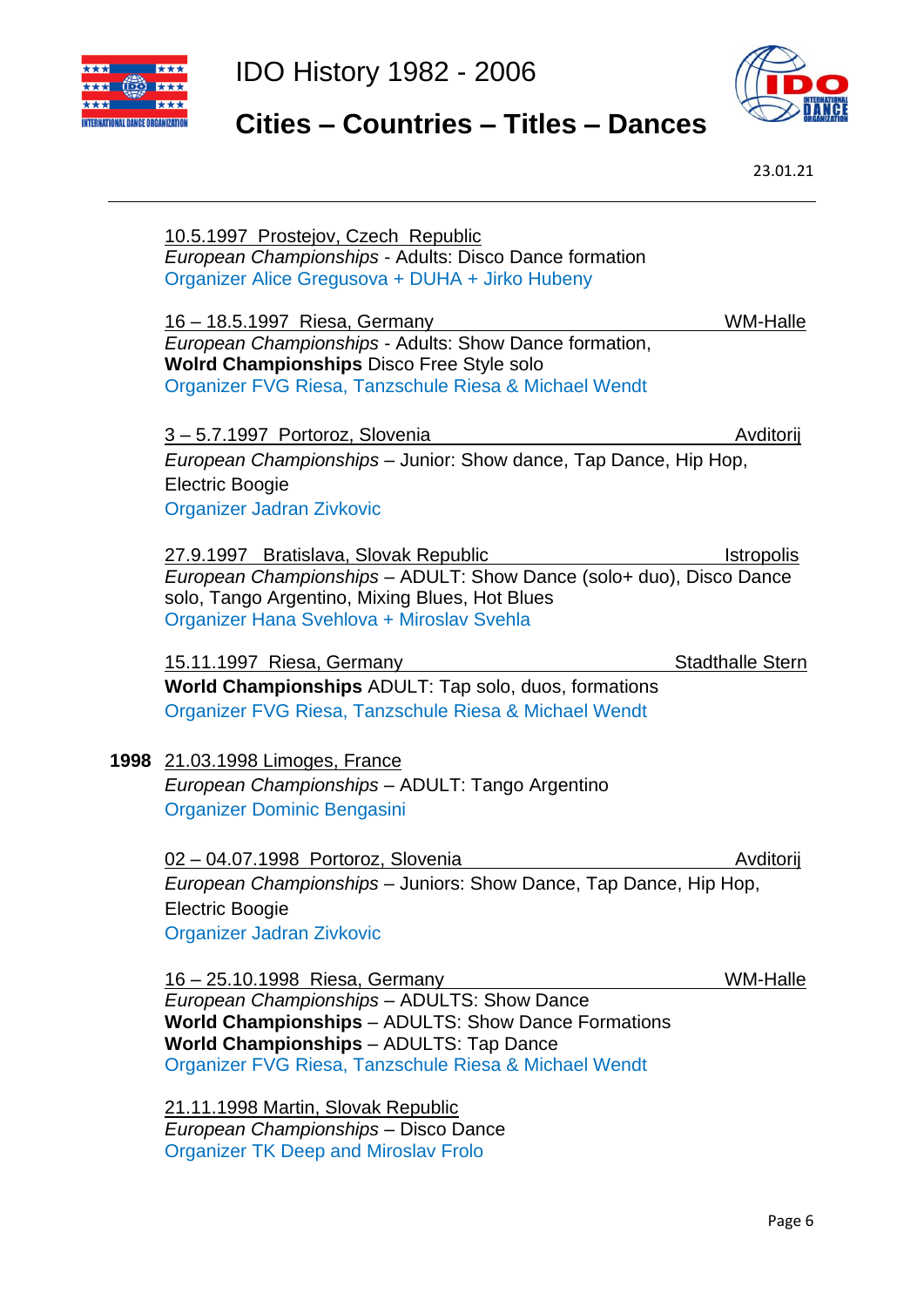



#### **Cities – Countries – Titles – Dances**

23.01.21

#### 21.11.1998 Annecy, France **World Championships** – ADULT: Tango Argentino Organizer Dominic Bengasini

04 – 05.12.1998 Dunaujvaros, Hungary Dunaferr Sporthall **World Championships** - Adults: Disco Free Style, Show Dance, Electric Boogie, Mixing Blues, Tango Argentino, Hip Hop, Mambo, Swing Organizer Peter Szanto

**1999** 19.06.99 Montecatini, Italy

**World Championships** - Adults: Disco Free Style, Show Dance, Tango Argentino

Organizer Las Club Studio by Anna Lorensini and Renzo Maoggi

24.06 – 03.07.1999 Portoroz, Slovenia 24.06 – Avditorij

*European Championships* – Juniors: Show Dance, Tap Dance, Hip Hop, Electric Boogie

Organizer Jadran Zivkovic

07.09.99 Miami, United States of America Fontainbleau Hilton **World Championships** - Adults: Mambo & Tango Argentino Organizer American Ballroom Company

October 1999, Miami, United States of America Radisson Deauville **World Championships** - Adults:Merengue, Salsa & Swing Dance Organizer Gary Carvin

October 1999, Osnabruck, Germany *European Championships* – Adults: Disco Free Style, Hip Hop, Break Dance Organizer Tanzschule Hull

15 – 16.10.1999, Riesa, Germany SachsenARENA **World Championships** - Adults: Show Dance Organizer FVG Riesa, Tanzschule Riesa & Michael Wendt

19 – 20.11.1999 Liptovsky Hradok, Slovak Republic *European Championships* – Disco Dance *European Championships* – Show Dance (Children) Organizer TK Deep, Ivan Sensel and Alena Majerikova

10 – 12.12.1999 Berlin, Germany Estrel Convention Center **World Championships** - Adults: Tap Organizer Michael Wendt

Page 7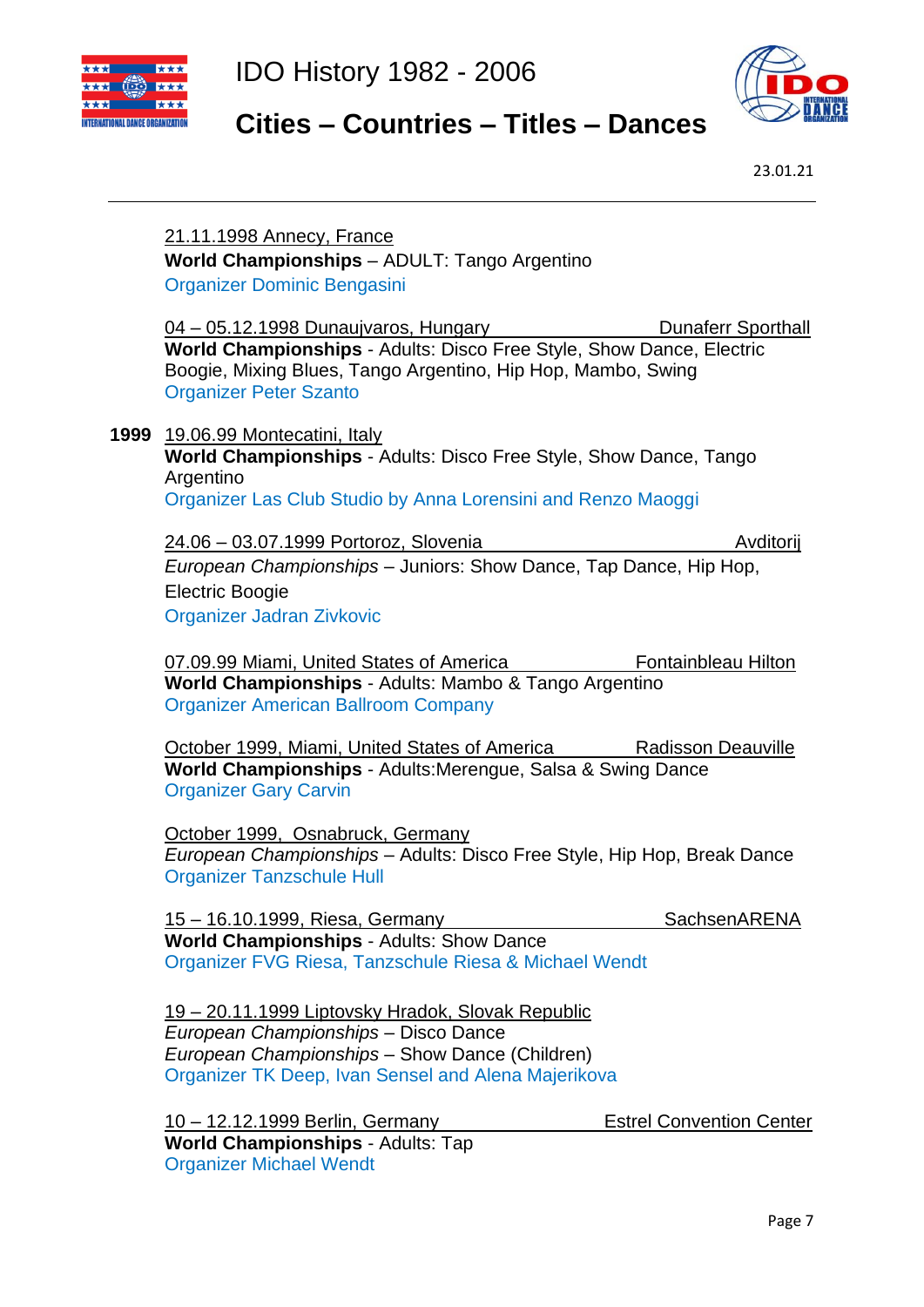



# **Cities – Countries – Titles – Dances**

23.01.21

| 2000 20.05.2000 Helsinki, Finland<br>European Championships - Adults: Show Dance Solo and Duos<br><b>Organizer Marco Bjurstrom</b>                  |                           |
|-----------------------------------------------------------------------------------------------------------------------------------------------------|---------------------------|
| <u> 16 – 18.08.2000 Koszalin, Poland</u><br>European Championships - Adult: Show Dance Formations<br><b>Organizer Roman Filus</b>                   |                           |
| <u> 26.06 - 01.07.2000 Portoroz, Slovenia</u><br>European Championships - Juniors: Tap Dance, Hip Hop, Electric Boogie<br>Organizer Jadran Zivkovic | Avditorij                 |
| 08 - 09.09.2000 Bremerhaven, Germany                                                                                                                | <b>Stadthalle</b>         |
| <b>World Championships HipHop</b>                                                                                                                   |                           |
| Organizer: Tanzschule Jauch                                                                                                                         |                           |
| September, Miami, United States of America<br>World Championships - Adult: Disco Hustle, Salsa<br><b>Organizer Gary Carvin</b>                      | <b>Radisson Deauville</b> |
| <u> 29 – 30.09.2000 Liptovsky Hradok, Slovak Republic</u>                                                                                           |                           |
| European Championships - Show Dance<br>Organizer TK Deep, Ivan Sensel and Alena Majerikova                                                          |                           |
| 13 - 14.10.2000 Riesa, Germany                                                                                                                      | SachsenARENA              |
| World Championships - Adults: Show Dance Formations<br><b>World Cup Adults: Show Dance</b>                                                          |                           |
| Organizer FVG Riesa, Tanzschule Riesa & Michael Wendt                                                                                               |                           |
| 09 - 10.12.2000 Riesa, Germany                                                                                                                      | SachsenARENA              |
| <b>World Championships - Adults: Show Dance</b><br>Organizer FVG Riesa, Tanzschule Riesa & Michael Wendt                                            |                           |
| 17.11.2000 Siedlce, Poland                                                                                                                          |                           |
| European Championships - Juniors: Show Dance                                                                                                        |                           |
| <b>Organizer Centrum Kultury Siedlce and Caro Dance</b>                                                                                             |                           |
| 09.12.2000 Martin, Slovak Republic<br>European Championships - Disco Show (Junior and Adults)                                                       |                           |

Organizer TK Deep and Miroslav Frolo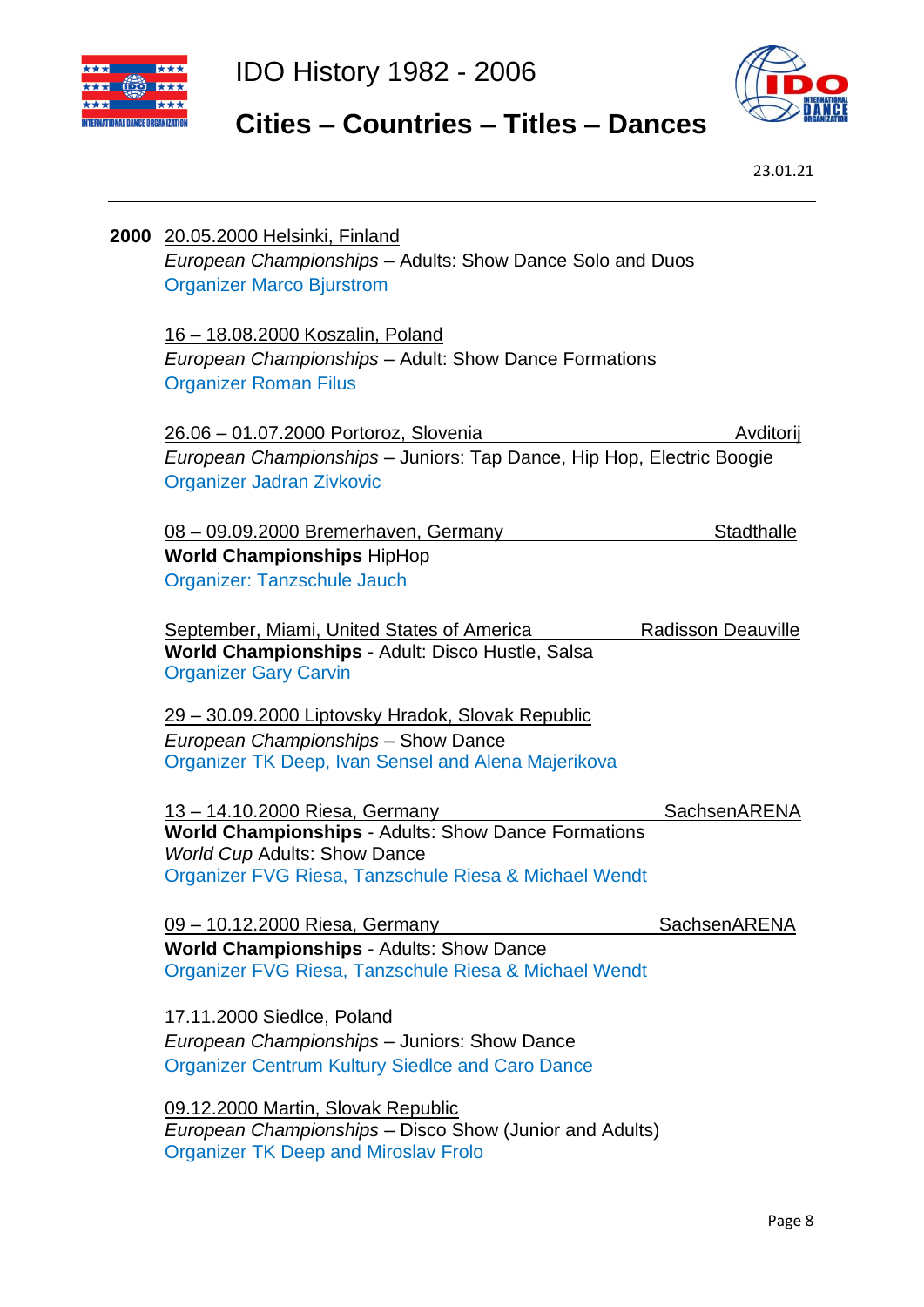



# **Cities – Countries – Titles – Dances**

| 2001 | 21 - 30.06.2001 Maribor, Slovenia<br>European Championships - Juniors: Hip Hop, Disco Dance, Electric Boogie,<br>Break Dance, Show Dance, Tap Dance<br><b>Organizer Jadran Zivkovic and Rudi Kocbek</b> | Tabor                |
|------|---------------------------------------------------------------------------------------------------------------------------------------------------------------------------------------------------------|----------------------|
|      | 14.09.2000, Miami, United States of America<br><b>World Championships - Salsa</b><br>Organizer American Ballroom Championships, Colin Hillary and Larry Dean                                            | Fontainebleau Hilton |
|      | October, Essen Germany<br>World Championships - Adults: Disco Dance, Hip Hop, Break Dance, Electric<br><b>Boogie</b><br><b>Organiser Dance School Lentz and Thomas Puttmann</b>                         | Gruga Halle          |
|      | <u> 12 – 13.10.2001 Liptovsky Hradok, Slovak Republic</u><br>World Championships - Show Dance, Disco Dance, Electric Boogie, Swing<br>(Children)<br>Organizer TK Deep, Ivan Sensel and Alena Majerikova |                      |
|      | 02.11.2001 Llubjana, Slovenia<br>European Championships - Adult: Latin, Show Dance<br><b>Organizer Jadran Zivkovic</b>                                                                                  | Tivoli               |
|      | 30.11 - 01.12. 2001 Riesa, Germany<br>World Championships - Adults: Show Dance<br><b>Organizer Michael Wendt</b>                                                                                        | <u>Arena</u>         |
|      | 07 - 08.12. 2001 Riesa, Germany<br>World Championships - Adults: Tap Dance<br><b>Organizer Michael Wendt</b>                                                                                            | Arena                |
|      | 2002 9-12 October 2002 Toronto, Canada<br><b>World Championships - Adults: Jazz</b><br>Organizer Bonnie Dyer                                                                                            |                      |
|      | Poznan, Poland<br>European Championships Swing and Hip Hop<br><b>Organizer Bellcanto Poznan</b>                                                                                                         | Hall Arena           |
|      | 30.07 - 04.08.2002 Sarasota, United States of America<br><b>World Championships - Disco Fox and Swing Dance</b><br><b>Organizer American Ballroom Company</b>                                           | <b>Hyatt Regency</b> |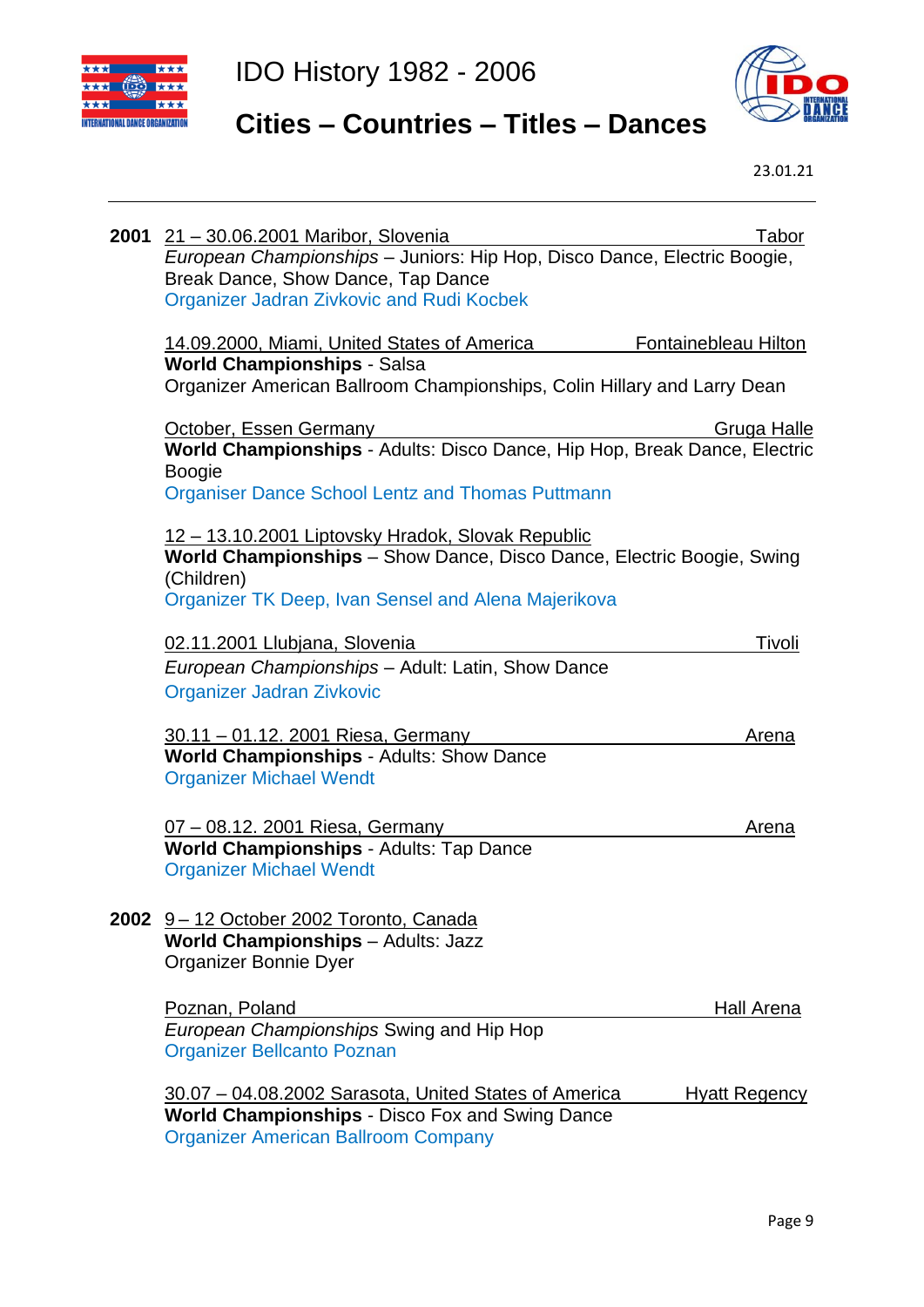



# **Cities – Countries – Titles – Dances**

|      | October, Bremen, Germany                                                                                                                                                                                                                                                              | <b>Bremer Stadhalle</b>     |
|------|---------------------------------------------------------------------------------------------------------------------------------------------------------------------------------------------------------------------------------------------------------------------------------------|-----------------------------|
|      | World Championships Hip Hop, Electric Boogie and Break Dance<br><b>Organizer Michael Wendt</b>                                                                                                                                                                                        |                             |
|      | <u>25 – 27.10.2002 Dunaujuvaros, Hungary</u><br>World Championships - Disco Freestyle Solo Male and Show Dance Solo                                                                                                                                                                   | Dunaferr Sportshall         |
|      | Male and Solo Female<br>European Championships Disco Dance Groups, Swing and Mixing Blues                                                                                                                                                                                             |                             |
|      | Couples<br>World Cup Dance Show Groups, Mambo and Argentine Tango Couples<br><b>Organizer Peter Szanto</b>                                                                                                                                                                            |                             |
|      | <u>13 – 16.11.2002 Riesa, Germany</u><br>World Championships - All age groups: Show Dance<br><b>Organizer Michael Wendt</b>                                                                                                                                                           | <b>Erdgas Arena</b>         |
|      | <u>20 - 23.11.2002 Riesa, Germany</u><br>World Championships - All age groups: Tap Dance<br><b>Organizer Michael Wendt</b>                                                                                                                                                            | <b>Erdgas Arena</b>         |
|      | 6-7.12.2002 Martin, Slovak Republic<br>World Championships Disco Dance, Electric Boogie (Adult)<br>European Championships - Disco Show Formation (Junior and Adults)<br>European Championships - Hip Hop (Adult groups and formations)<br><b>Organizer TK Deep and Miroslav Frolo</b> |                             |
|      | 13 - 14.12.2002 Velbert, Germany Sporthalle Berufschlzentrum<br>European Championships and World Cups - Disco Hustle / Disco Fox, Swing<br>Dance and Tango Argentino<br><b>Organizer Mr Schans Kuran and Tanzschule Velbert</b>                                                       |                             |
| 2003 | 03 - 04.10.2003 Limburg, Germany<br>European Championships - Adult: Show Dance<br><b>Organizer Ralf Josat</b>                                                                                                                                                                         | Heinz-Wolf-Halle            |
|      | <u>12.-16.11.2003 Bremen, Germany</u><br>World Championships HipHop, Breakdance & Electric Boogie "HipHop Days"<br>Organizer Stadthalle Bremen & Michael Wendt for ADTV                                                                                                               | Stadthalle Bremen (Halle 7) |
|      | 25. - 30.11.2003 Riesa, Germany<br>World Championships - all age groups Show dance<br><b>Organizer Michael Wendt</b>                                                                                                                                                                  | erdgas arena                |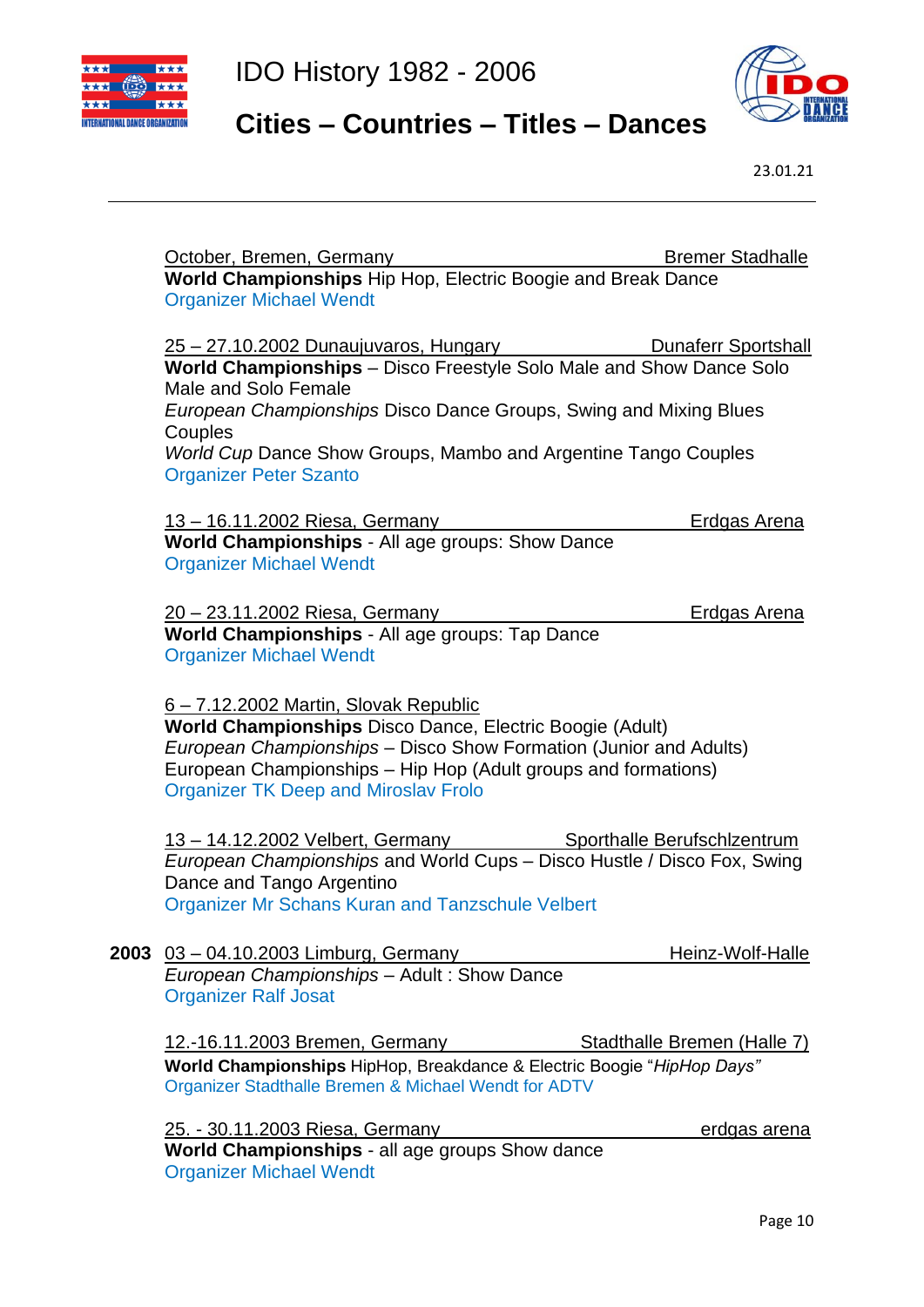



### **Cities – Countries – Titles – Dances**

|      | 03. - 06.12.2003 Riesa, Germany     |                                                                        | erdgas arena               |
|------|-------------------------------------|------------------------------------------------------------------------|----------------------------|
|      | <b>Organizer Michael Wendt</b>      | World Championships - all age groups: Tap dance                        |                            |
|      |                                     |                                                                        |                            |
|      | December 2003 Mikolajki, Poland     |                                                                        |                            |
|      | <b>IDO Approved Event</b>           |                                                                        |                            |
|      |                                     | <b>Organizer Polish Dance Organization and Piotr Patlaszynski</b>      |                            |
| 2004 | 29.01.2004 Mill, The Netherlands    |                                                                        | <b>Fitland Mill</b>        |
|      | <b>IDO-Approved HipHop</b>          |                                                                        |                            |
|      | <b>Organizer Tony Greten</b>        |                                                                        |                            |
|      |                                     |                                                                        |                            |
|      |                                     | <u> 24 – 25.01.2004 St. Petersburg, Russia</u>                         | Sports Palace "Yubileyniy" |
|      | World Cups                          | Belly Dance solo female (Adults)                                       |                            |
|      | <b>World Cups</b>                   | Disco Dance & Disco Show (Juniors)                                     |                            |
|      | <b>Organizer Ralif Shakirov</b>     |                                                                        |                            |
|      | 10 - 16.05.2004 Moscow, Russia      |                                                                        |                            |
|      |                                     | <b>World Championship Belly Dance solo female (Adults)</b>             |                            |
|      |                                     | <b>World Championship Folk Dance formations (Adults)</b>               |                            |
|      |                                     | European Cup Danceshow & Disco Dance & Hip-hop - 5 cat. (Ch-Ju-Ad)     |                            |
|      |                                     | Open Russian Cup Danceshow & Disco Dance & Hip-hop - 5 cat. (Ch-Ju-Ad) |                            |
|      | <b>Organizer Kokoulin Andrey</b>    |                                                                        |                            |
|      |                                     | <u>22 – 23.05.2004 Prostejov, Czech Republic</u>                       | Sportcentrum Prostejov     |
|      |                                     | European Championship - Children HipHop                                |                            |
|      |                                     | <b>World Cup Disco Dance - Adult Formations</b>                        |                            |
|      |                                     | Organizer DUHA Cultural Club Mrs. Alice Gregusova                      |                            |
|      |                                     |                                                                        |                            |
|      |                                     | <u>11 – 13.06.2004 Lillestrøm, Norway</u>                              | <b>Skedsmohallen</b>       |
|      |                                     | <b>World Championships</b> – Junior and Adults Disco Dance             |                            |
|      |                                     | Organizer Norges Danseforbund & Jörn Storbraten                        |                            |
|      | 20 - 26.06.2004 Ljubljana, Slovenia |                                                                        | <b>Tivoli Hall</b>         |
|      |                                     | World Championships - Juniors Show Dance, Tap Dance, HipHop, Electric  |                            |
|      | Boogie & Junior Break Dance         |                                                                        |                            |
|      | World Cup - Juniors Disco Dance     |                                                                        |                            |
|      |                                     | Organizer Jadran Zivkovic & PZS - PLESNA ZVEZA SLOVENIJE               |                            |
|      |                                     |                                                                        |                            |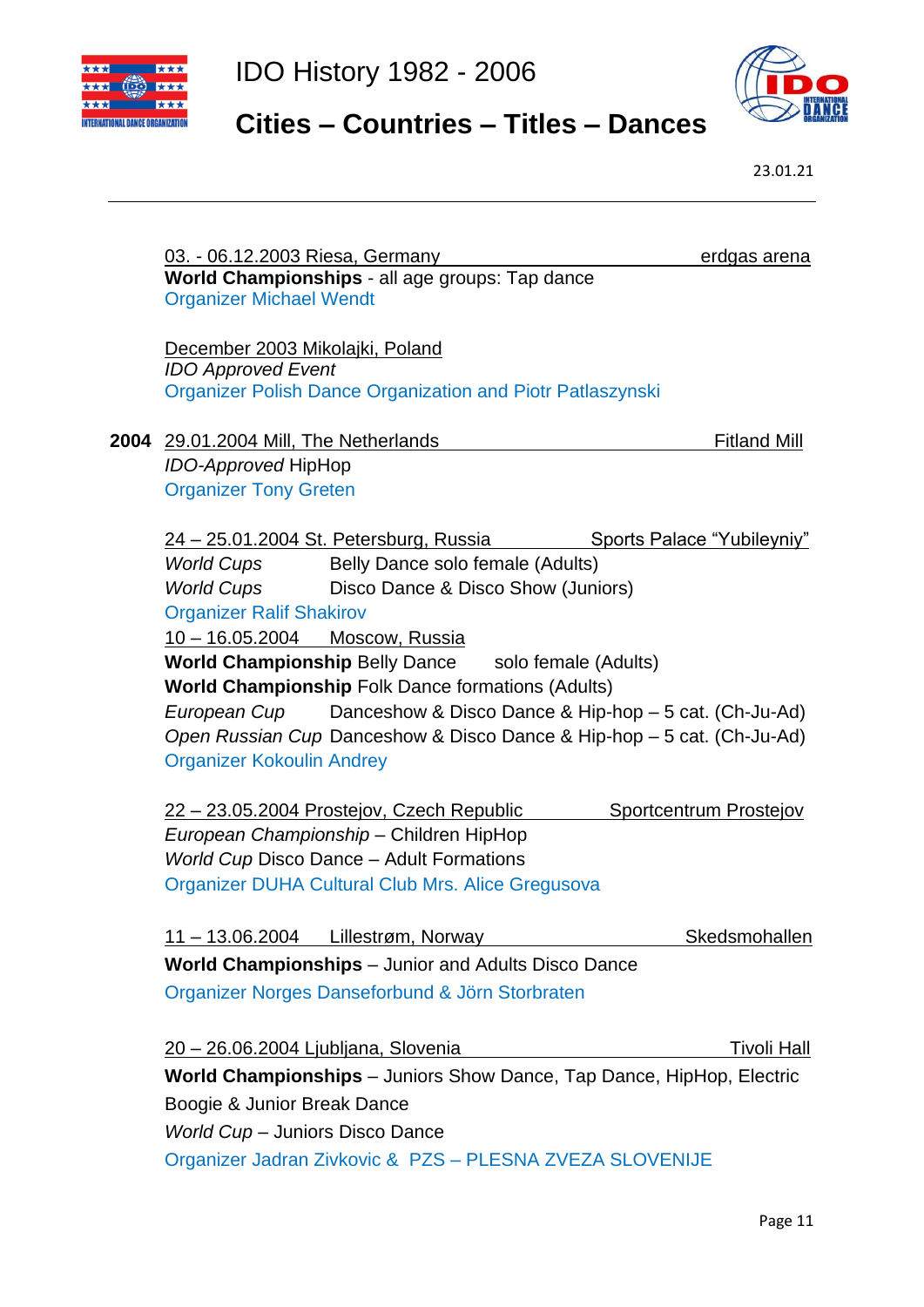



#### **Cities – Countries – Titles – Dances**

23.01.21

22 – 26.06.2004 Seefeld, Austria Sporthalle Latino Dance Festival 2004 **World Championships** and *World Cups* Salsa, Street Mambo, Merengue, Latino Show Teams, Swing, Mixing Blues, Bugg, Rueda de Casino Organizer Ferri Polai & Olympia Region Seefeld 13 – 17.07.2004 Toronto, Canada Queen Elizabeth Theatre **World Championships** – All age groups Jazz Dance and Contemporary Organizer Bonnie Dyer 21.08.2004 Stuttgart, Germany Alte Reithalle (Hotel MARITIM) **World Championship** Argentine Tango (Adults) Organizer Tanz Event Management GmbH & Harry Körner 17 – 18.09.2004 Senica, Slovak Republic Culture House *European Championship* – Children Disco Dance Organizer Marian Antalek & City of Senica / Cultural Center 24 – 26.09.2004 Olten, SwitzerlandOltner Stadthalle "Kleinholz" *European Championship* Disco-Hustle *World Cup Salsa*  Organizer Adriano Ciabuschi 29.09 – 03.10.2004 Bremen, Germany Stadthalle Bremen (Halle 7) **World Championships** HipHop, Breakdance, Electric Boogie *"HipHop Days"* Organizer Stadthalle Bremen & Michael Wendt for ADTV 07 – 09.10. 2004 Dunaujvaros, Hungary Dunauferr Sportshall **World Championships** – Juniors Mixing Blues **World Championship –** Juniors Swing Dance *European Championship* – Junior and Adults Show Dance *European Championship* – Adults Mambo & Argentine Tango *World Cup* – Adults Swing Dance Organizer MMKKHT Peter Szántó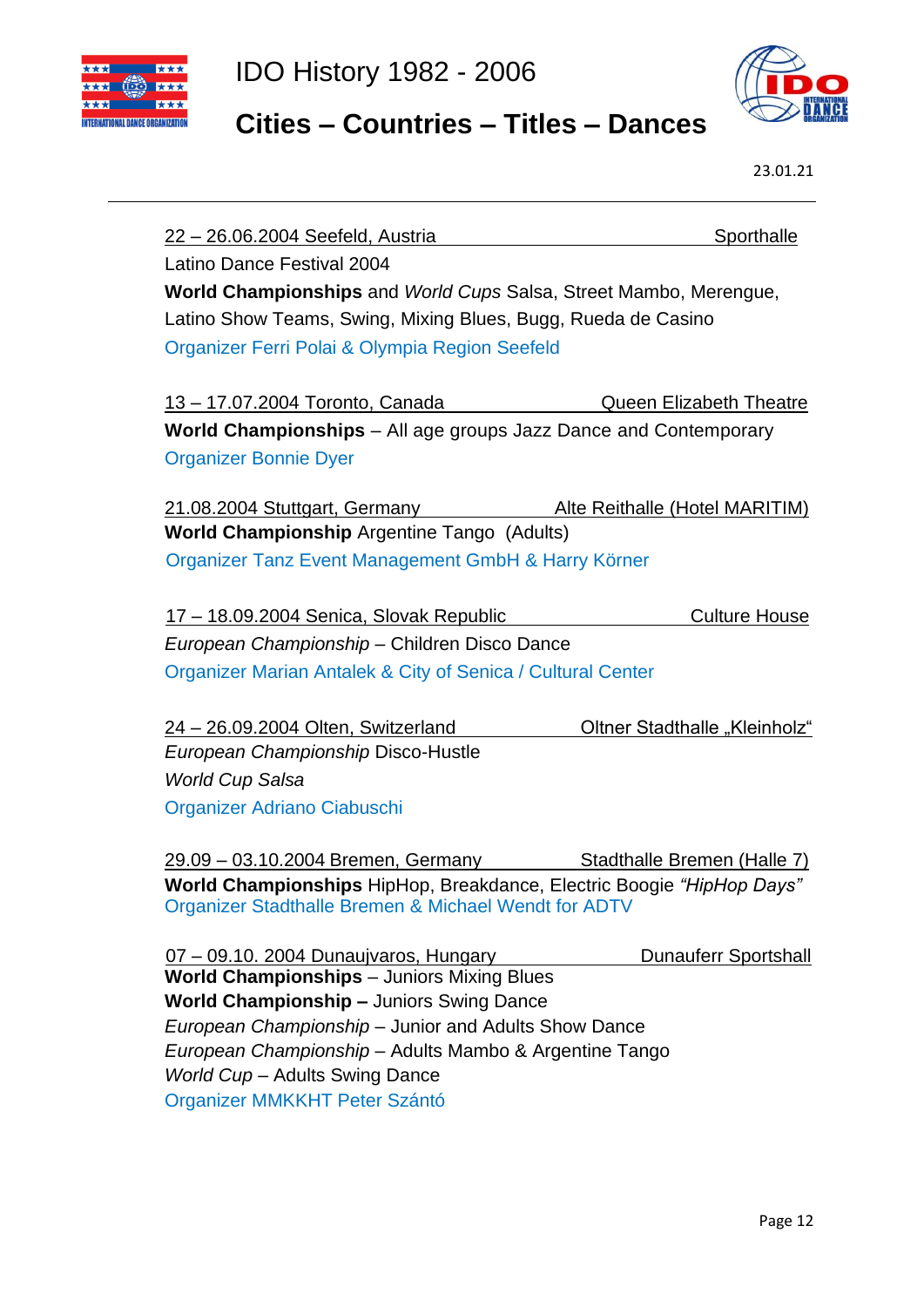



### **Cities – Countries – Titles – Dances**

| <u> 16 – 17.10.2004 Cagliari, Sardinia / Italy</u><br>World Championships - Adults Merengue, Rueda, Salsa & Street Mambo<br>Organizer Antonio Antonelli & FIDS                                                         |
|------------------------------------------------------------------------------------------------------------------------------------------------------------------------------------------------------------------------|
| 06.11.2004 Argenton sur Creuse / France<br>Gymnase Jean Moulin<br>European Championship - Adults Argentine Tango & Swing Dance<br>Europe Cup Salsa<br>Organizer Dominique Bengasini                                    |
| <u>23 – 27.11.2004 Riesa, Germany</u><br><b>Erdgas Arena</b>                                                                                                                                                           |
| World Championships - All age groups Show Dance<br>Organizer FVG Riesa, Tanzschule Riesa & Michael Wendt                                                                                                               |
| 01 - 04.12. 2004 Riesa, Germany<br><b>Erdgas Arena</b>                                                                                                                                                                 |
| <b>World Championships</b> - All age groups Show Dance                                                                                                                                                                 |
| Organizer FVG Riesa, Tanzschule Riesa & Michael Wendt                                                                                                                                                                  |
| 03 - 04.12.2004 Martin, Slovak Republic<br><b>Sport Hall</b>                                                                                                                                                           |
| <b>World Championships</b> - Juniors Disco Show                                                                                                                                                                        |
| European Championships - Children and Adults Disco Show, Hip Hop,                                                                                                                                                      |
| Electric Boogie (All age groups)                                                                                                                                                                                       |
| Organizer Miroslav FROLO& STO D IDO + DEEP Martico Martin                                                                                                                                                              |
| 11.12.2004 Velbert, Germany<br><b>Stadthalle</b>                                                                                                                                                                       |
| <b>World Championship Swing Dance</b>                                                                                                                                                                                  |
| European Championship Disco Fox & Salsa                                                                                                                                                                                |
| Organizer Schanz Küran, Tanzschule Velbert                                                                                                                                                                             |
| December 2004 Mikolajki, Poland<br><b>IDO Approved Event</b><br><b>Organizer Polish Dance Organization and Piotr Patlaszynski</b>                                                                                      |
| December 2004 Velbert, Germany Sporthalle Berufschlzentrum<br>European Championships and World Cups – Disco Hustle / Disco Fox, Swing<br>Dance and Tango Argentino<br>Organizer Mr Schans Kuran and Tanzschule Velbert |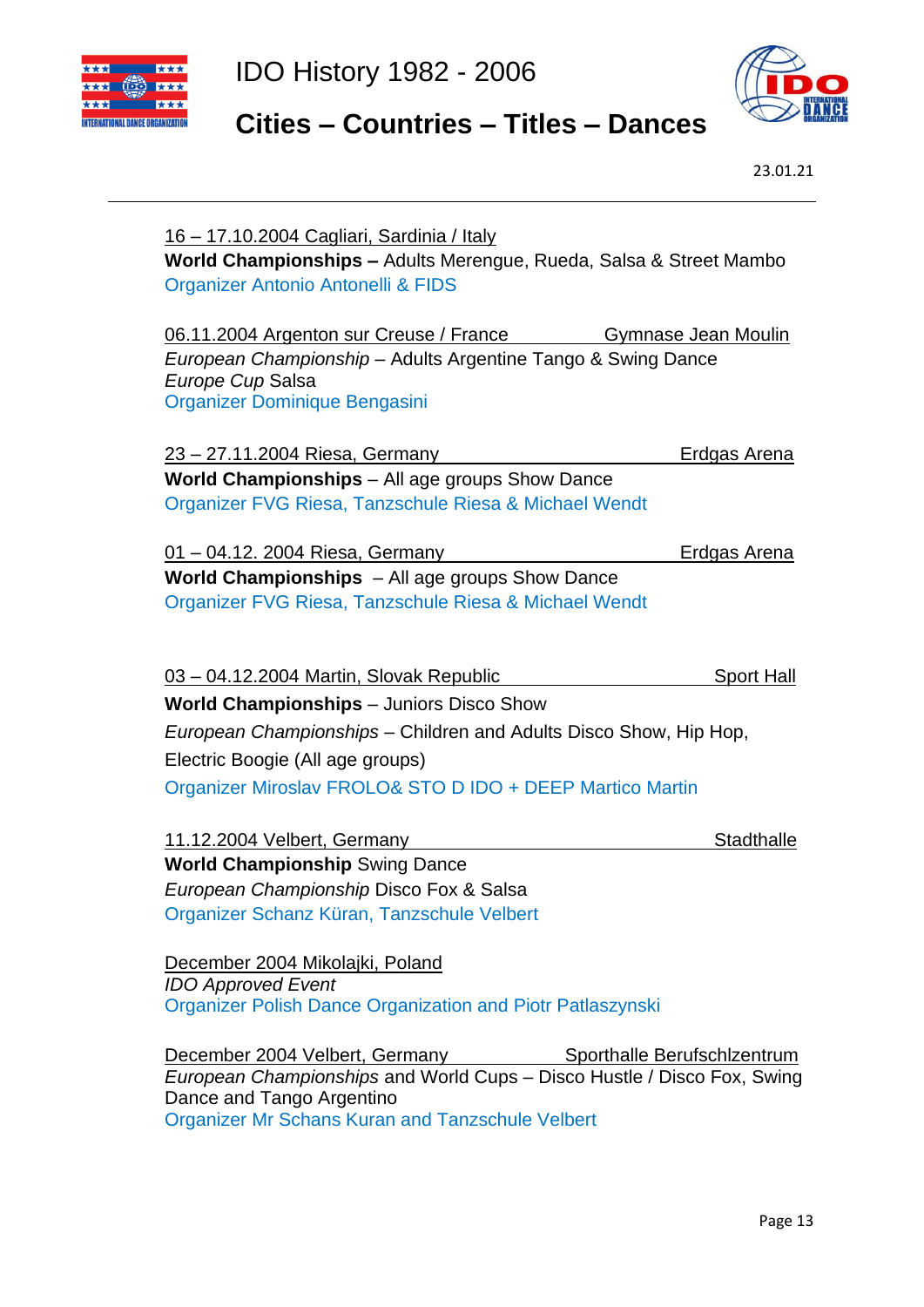



# **Cities – Countries – Titles – Dances**

23.01.21

| <b>Fitland Mill</b><br><b>2005</b> 28 – 29.01.2005 Mill, The Netherlands                                 |  |  |
|----------------------------------------------------------------------------------------------------------|--|--|
| <b>IDO-Approved HipHop</b>                                                                               |  |  |
| <b>Organizer Tony Greten</b>                                                                             |  |  |
| 29.04 – 03.05. 2005 Moscow, Russia<br><b>International Exhibition Complex</b>                            |  |  |
| <b>World Championship Oriental/Belly Dance</b>                                                           |  |  |
| European Championship - Children and Juniors Showdance                                                   |  |  |
| 2 <sup>nd</sup> World Dance Convention                                                                   |  |  |
| <b>Organizer Andrey Kokoulin</b>                                                                         |  |  |
| <u>28 – 29.05.2005 Prostejov, Czech Republic</u><br>Sportcentrum Hall                                    |  |  |
| <b>World Championships</b> - Juniors DiscoDance                                                          |  |  |
| European Championship - Children DiscoDance                                                              |  |  |
| Organizer DUHA Cultural Club Mrs. Alice Gregusova                                                        |  |  |
| 16 - 19.06.2005 Graz, Austria<br>Icehall Graz Liebenau                                                   |  |  |
| European Championships - All age groups HipHop, Electric Boogie & Break                                  |  |  |
| Dance                                                                                                    |  |  |
| Organizer Die Tanzschule Dr. Klaus Höllbacher                                                            |  |  |
| 21 - 22.06.2005 Orlando, USA<br><b>Caribe Royal all Suites Resorts</b>                                   |  |  |
| World Championships - All age groups Jazz Dance, Modern                                                  |  |  |
| <b>World Cup Ballet</b>                                                                                  |  |  |
| Organizer North American Dance Championships, Gloria Jean Cuming & William E.                            |  |  |
| <b>Fowler</b>                                                                                            |  |  |
| Sporthalle<br>07 - 09.07.2005 Seefeld, Austria                                                           |  |  |
| Latino Dance Festival 2005                                                                               |  |  |
| World Championships and World Cups Salsa, Street Mambo, Merengue,                                        |  |  |
| Latino Show Teams, Swing, Mixing Blues, Bugg, Rueda de Casino                                            |  |  |
| Organizer Ferri Polai & Olympia Region Seefeld                                                           |  |  |
|                                                                                                          |  |  |
| 01 - 03.09.2005 Zilina, Slovak Republic<br><b>Sporthall Borik</b>                                        |  |  |
| World Championship - Children and Adults Disco Dance                                                     |  |  |
| World Championships - Children and Adults Disco Freestyle                                                |  |  |
| <b>World Championships</b> - Junior and Adults Disco Show<br>European Championship - Juniors Disco Dance |  |  |
|                                                                                                          |  |  |

Organizer Peter Nezval, Lentilky Danceclub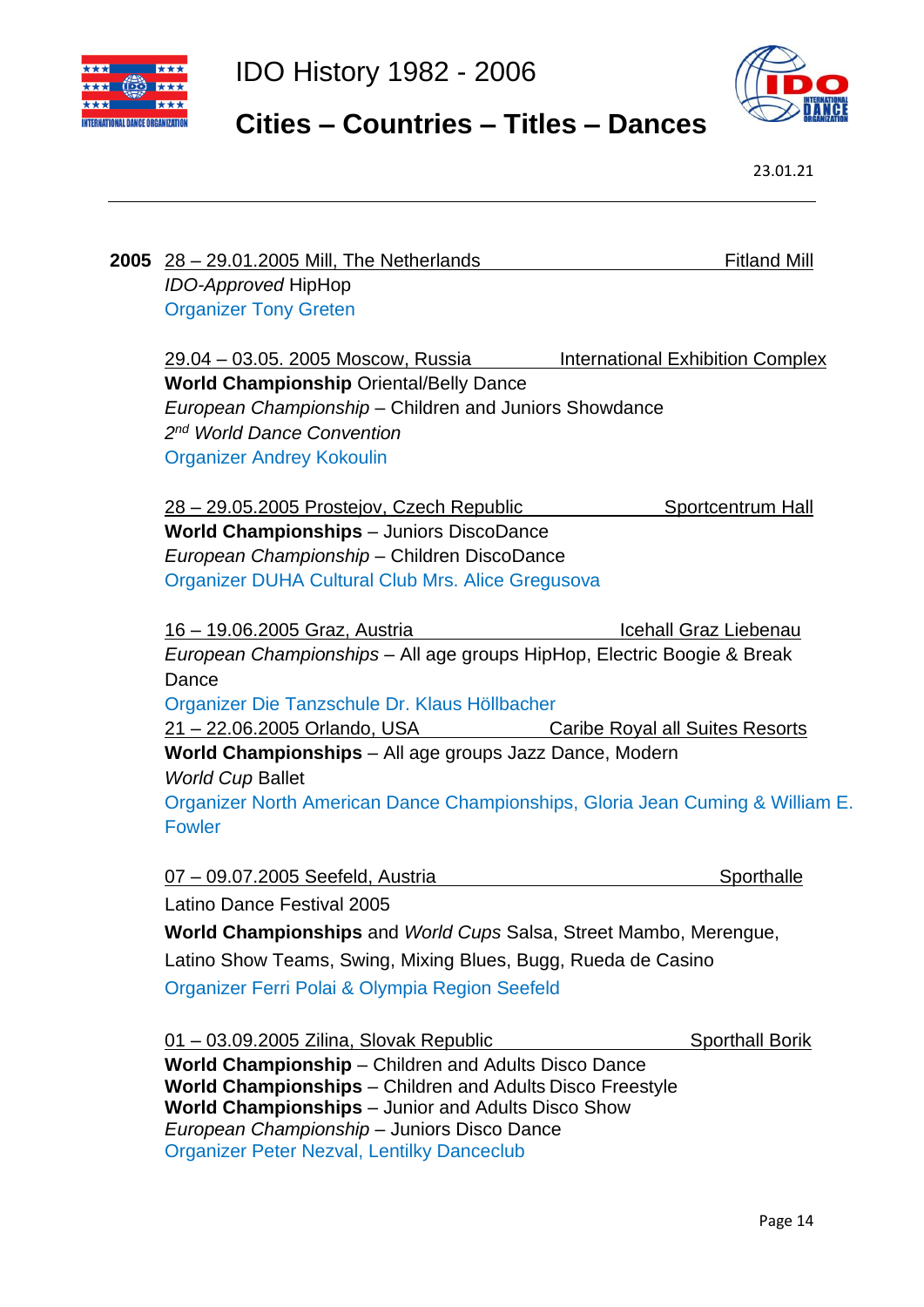



#### **Cities – Countries – Titles – Dances**

23.01.21

#### September, 2005 Aruba **World Championships** – Salsa

02 – 04.09.2005 Belgrade, Serbia Sava Center *European Showdance Championship* – Adults Organizer MIodrag Kastratovic & Gordana Orescanin

28.09 – 02.10.2005 Bremen, Germany AWD-Dome (Halle 7) **World Championships** HipHop, Breakdance & Electric Boogie *"HipHop Days"* Organizer Stadthalle Bremen & Michael Wendt for ADTV

15 – 16.10.2005 Cervignano del Friuli, Italia Sporthall "Lancieri di Aosta" *European Championships* Disco Dance – All age groups Organizer Nunzio Di Nuzzo & FIDS Committee of the Region Friuli Venezia **Giulia** 

19.11.2005 Ludwigsburg, Germany Theater im Forum am Schlosspark **World Championship** Disco Hustle/Fox/Swing *World Cup* Salsa Organizer Tanzschule Harry Hagen

22.11 – 27.11.2005 Riesa, Germany Erdgas Arena **World Championships** – All age groups Show Dance Organizer FVG Riesa, Tanzschule Riesa & Michael Wendt

30.11 – 3.12.2005 Riesa, Germany Erdgas Arena **World Championships** – All age groups Tap Dance Organizer FVG Riesa, Tanzschule Riesa & Michael Wendt

| 02.12.2005 Minsk, Belarus                              | Minsk Sport Hall |
|--------------------------------------------------------|------------------|
| European Championships - Adults Oriental / Belly Dance |                  |
| Organizer Oleg Yazvin & Byelorussian Dance League      |                  |

08 – 11.12.2005 Mikolajki, Poland Hotel Gołębiewski *5th International Modern Dance Festival* Disco Dance, Disco Freestyle, Disco Show, HipHop, Show dance, Electric Boogie Organizer Piotr Patłaszyński and Małgorzata Szulc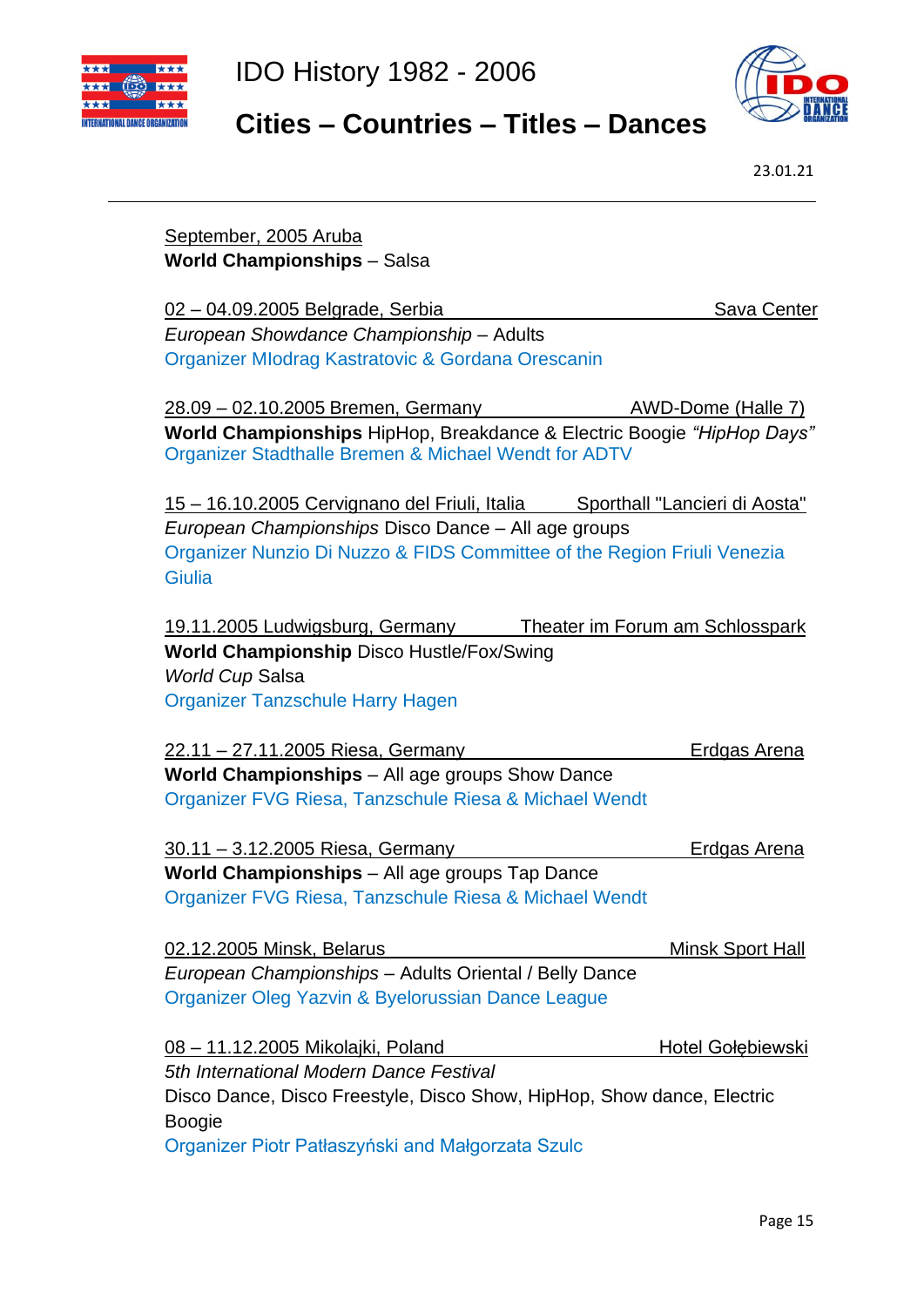



# **Cities – Countries – Titles – Dances**

23.01.21

| 2006 | <u>28 – 29.01.2006 Mill, The Netherlands</u>                                                                                                                                                                                                              | <b>Fitland Mill</b>         |
|------|-----------------------------------------------------------------------------------------------------------------------------------------------------------------------------------------------------------------------------------------------------------|-----------------------------|
|      | IDO-Approved event HipHop<br><b>Organizer Ton Greten</b>                                                                                                                                                                                                  |                             |
|      | <u>26 – 28.01.2006 St Petersburg, Russia</u><br><b>World Cup Disco Dance</b>                                                                                                                                                                              |                             |
|      | <u> 10 – 12.03.2006 Saransk, Russian</u><br><b>East- European Championships Show Dance</b><br><b>Organizer Tuzhilkin Viacheslav</b>                                                                                                                       | <b>Sporthall Saransk</b>    |
|      | 14 - 15.04.2006 Kalundborg, Denmark<br>European Championship - Adults II Hip Hop<br>Organizer Kirsten Dan Jensen - KDJ-Dans                                                                                                                               | <b>Kalundborghallerne</b>   |
|      | 02 – 04.6.2006 Prostejov, Czech Republic<br>World Championships - All age groups Disco Show, Children Disco Dance,<br>Junior and Adults Disco Freestyle<br>European Championship - Junior DiscoDance<br>Organizer DUHA Cultural Club Mrs. Alice Gregusova | Sportcentrum Hall Prostejov |
|      | 02 - 03.06.2006 Eboli, Italy<br>World and European Championships - All age groups Tango Argentino,<br>Mixing Blues, Synchro Dance, Latin Show<br><b>Organizer Italian IDO Secretariat</b>                                                                 |                             |
|      | 16. & 17.06.2006 Senica, Slovak Republic                                                                                                                                                                                                                  | Icehall                     |
|      | World Championships - Junior and Adults Disco Dance<br>European Championship - Junior and Adults Disco Freestyle<br>Dance Group SCREAM Senica & ICEHALL                                                                                                   |                             |
|      | 25 - 28.06. 2006 Espoo, Finland                                                                                                                                                                                                                           | Hartwall Areena             |
|      | European Championships - All age groups HipHop, Electric Boogie and Break                                                                                                                                                                                 |                             |
|      | Dance<br>Organizer Finish Dance Organization - Osku Heiskanen & JJ Productions                                                                                                                                                                            |                             |
|      | Jouni Janatuinen & Ani's Dance Center - Anitra Kaivalonen                                                                                                                                                                                                 |                             |
|      | 06 - 08.07.2006 Seefeld, Austria                                                                                                                                                                                                                          | <b>Sporthalle</b>           |

*Latino Dance Festival 2006*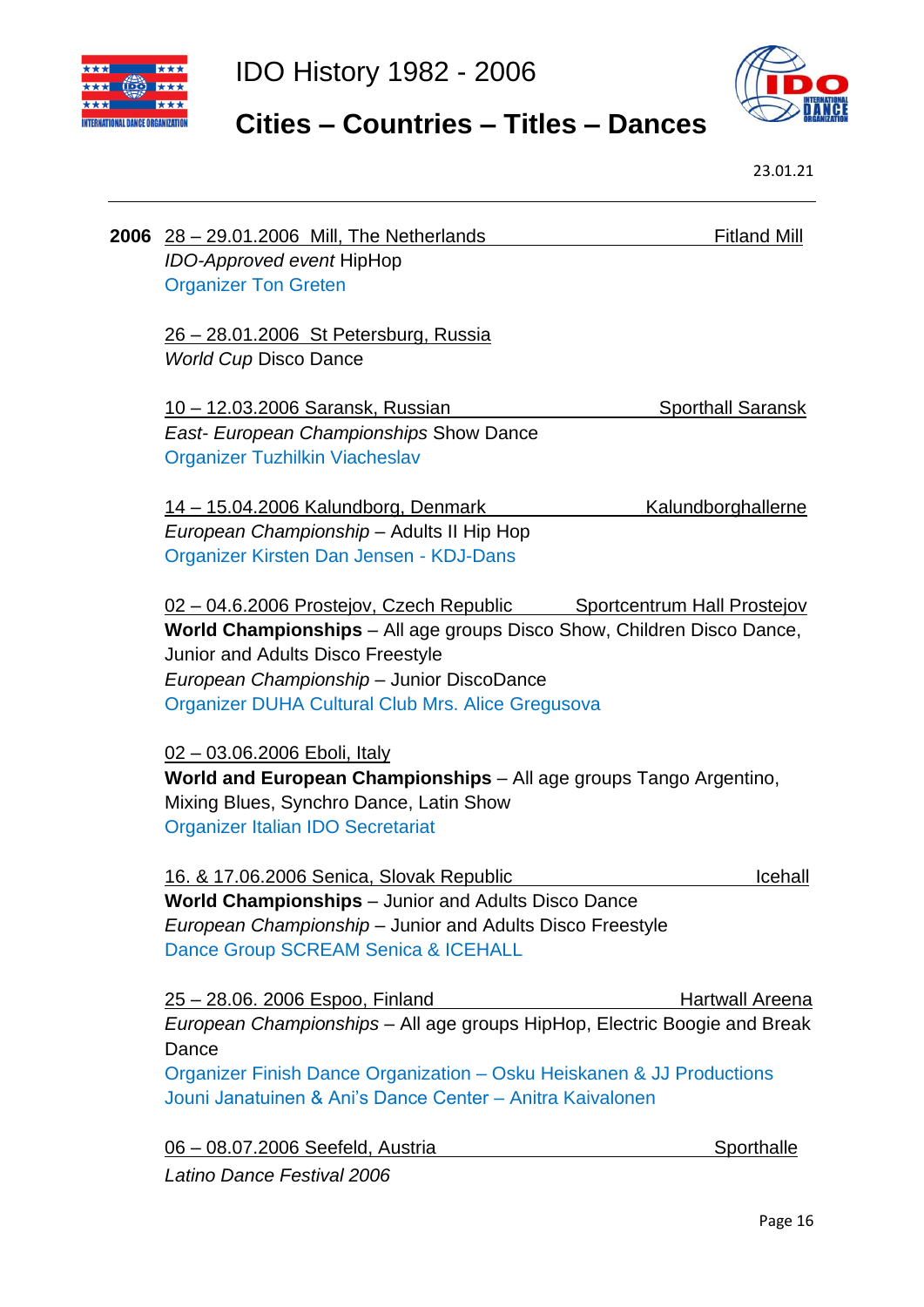



 **Cities – Countries – Titles – Dances**

23.01.21

| Organizer Ferri Polai & Olympia Region Seefeld<br><u> 20 – 21.07.2006 Boston, USA</u><br><b>Boston Plaza Hotel</b><br><b>World Championship Jazz dance</b><br><b>World Cup Modern &amp; Ballet</b><br>Organizer Gloria Jean Cuming & Bill Fowler, United States Dancesport<br><b>Federation</b><br>01 - 03.09.2006 Belgrade Serbia & Montenegro<br>Sava Center<br>European Championship - All age groups Show Dance<br><b>Organizer Miodrag Kastratovic and SAPO</b><br>Halle 7<br>27.09 - 01.10.2006 Bremen, Germany<br>World Championships HipHop, Breakdance & Electric Boogie "HipHop Days"<br>Organizer Stadthalle Bremen & Michael Wendt for ADTV<br>17.09.2006 Merano / Italy<br>European Championship - Adults Disco Hustle/Fox/Swing<br>Organizer Andrea Rizzo, Energy Dance club Padova Merano<br>06 - 08.10.2006 Dunaujvaros, Hungary Dunauferr Sportshall<br>European Championship - All age groups Show Dance<br>Organizer MMKKHT Peter Szántó<br>06 - 08.10.2006 Gubkin, Russia<br><b>Central Sport Palace</b><br>Eastern Europe Cup of the Mayor of Gubkin - approved by the IDO<br>In Hip-hop, Disco, Folk, Belly Dance, Street Show<br><b>Organizer Andrey Kokoulin</b> |  |  |  |
|------------------------------------------------------------------------------------------------------------------------------------------------------------------------------------------------------------------------------------------------------------------------------------------------------------------------------------------------------------------------------------------------------------------------------------------------------------------------------------------------------------------------------------------------------------------------------------------------------------------------------------------------------------------------------------------------------------------------------------------------------------------------------------------------------------------------------------------------------------------------------------------------------------------------------------------------------------------------------------------------------------------------------------------------------------------------------------------------------------------------------------------------------------------------------------------|--|--|--|
|                                                                                                                                                                                                                                                                                                                                                                                                                                                                                                                                                                                                                                                                                                                                                                                                                                                                                                                                                                                                                                                                                                                                                                                          |  |  |  |
|                                                                                                                                                                                                                                                                                                                                                                                                                                                                                                                                                                                                                                                                                                                                                                                                                                                                                                                                                                                                                                                                                                                                                                                          |  |  |  |
|                                                                                                                                                                                                                                                                                                                                                                                                                                                                                                                                                                                                                                                                                                                                                                                                                                                                                                                                                                                                                                                                                                                                                                                          |  |  |  |
|                                                                                                                                                                                                                                                                                                                                                                                                                                                                                                                                                                                                                                                                                                                                                                                                                                                                                                                                                                                                                                                                                                                                                                                          |  |  |  |
|                                                                                                                                                                                                                                                                                                                                                                                                                                                                                                                                                                                                                                                                                                                                                                                                                                                                                                                                                                                                                                                                                                                                                                                          |  |  |  |
|                                                                                                                                                                                                                                                                                                                                                                                                                                                                                                                                                                                                                                                                                                                                                                                                                                                                                                                                                                                                                                                                                                                                                                                          |  |  |  |
|                                                                                                                                                                                                                                                                                                                                                                                                                                                                                                                                                                                                                                                                                                                                                                                                                                                                                                                                                                                                                                                                                                                                                                                          |  |  |  |
|                                                                                                                                                                                                                                                                                                                                                                                                                                                                                                                                                                                                                                                                                                                                                                                                                                                                                                                                                                                                                                                                                                                                                                                          |  |  |  |
|                                                                                                                                                                                                                                                                                                                                                                                                                                                                                                                                                                                                                                                                                                                                                                                                                                                                                                                                                                                                                                                                                                                                                                                          |  |  |  |
|                                                                                                                                                                                                                                                                                                                                                                                                                                                                                                                                                                                                                                                                                                                                                                                                                                                                                                                                                                                                                                                                                                                                                                                          |  |  |  |
|                                                                                                                                                                                                                                                                                                                                                                                                                                                                                                                                                                                                                                                                                                                                                                                                                                                                                                                                                                                                                                                                                                                                                                                          |  |  |  |
|                                                                                                                                                                                                                                                                                                                                                                                                                                                                                                                                                                                                                                                                                                                                                                                                                                                                                                                                                                                                                                                                                                                                                                                          |  |  |  |
|                                                                                                                                                                                                                                                                                                                                                                                                                                                                                                                                                                                                                                                                                                                                                                                                                                                                                                                                                                                                                                                                                                                                                                                          |  |  |  |
|                                                                                                                                                                                                                                                                                                                                                                                                                                                                                                                                                                                                                                                                                                                                                                                                                                                                                                                                                                                                                                                                                                                                                                                          |  |  |  |
|                                                                                                                                                                                                                                                                                                                                                                                                                                                                                                                                                                                                                                                                                                                                                                                                                                                                                                                                                                                                                                                                                                                                                                                          |  |  |  |
|                                                                                                                                                                                                                                                                                                                                                                                                                                                                                                                                                                                                                                                                                                                                                                                                                                                                                                                                                                                                                                                                                                                                                                                          |  |  |  |
|                                                                                                                                                                                                                                                                                                                                                                                                                                                                                                                                                                                                                                                                                                                                                                                                                                                                                                                                                                                                                                                                                                                                                                                          |  |  |  |
|                                                                                                                                                                                                                                                                                                                                                                                                                                                                                                                                                                                                                                                                                                                                                                                                                                                                                                                                                                                                                                                                                                                                                                                          |  |  |  |
|                                                                                                                                                                                                                                                                                                                                                                                                                                                                                                                                                                                                                                                                                                                                                                                                                                                                                                                                                                                                                                                                                                                                                                                          |  |  |  |
|                                                                                                                                                                                                                                                                                                                                                                                                                                                                                                                                                                                                                                                                                                                                                                                                                                                                                                                                                                                                                                                                                                                                                                                          |  |  |  |
|                                                                                                                                                                                                                                                                                                                                                                                                                                                                                                                                                                                                                                                                                                                                                                                                                                                                                                                                                                                                                                                                                                                                                                                          |  |  |  |
| 3.11 - 5.11.2006 Bochum, Germany<br>Rundsporthalle                                                                                                                                                                                                                                                                                                                                                                                                                                                                                                                                                                                                                                                                                                                                                                                                                                                                                                                                                                                                                                                                                                                                       |  |  |  |
| European Championships - Children and Adults DiscoDance                                                                                                                                                                                                                                                                                                                                                                                                                                                                                                                                                                                                                                                                                                                                                                                                                                                                                                                                                                                                                                                                                                                                  |  |  |  |
| European Cup - Adults DiscoDance                                                                                                                                                                                                                                                                                                                                                                                                                                                                                                                                                                                                                                                                                                                                                                                                                                                                                                                                                                                                                                                                                                                                                         |  |  |  |
| Organizer Tanz-Turnier-Club Rot-Weiss-Silber Bochum e.V.                                                                                                                                                                                                                                                                                                                                                                                                                                                                                                                                                                                                                                                                                                                                                                                                                                                                                                                                                                                                                                                                                                                                 |  |  |  |
| <u>17 – 18.11.2006 St. Petersburg, Russia Sports Palace "Yubileyniy"</u>                                                                                                                                                                                                                                                                                                                                                                                                                                                                                                                                                                                                                                                                                                                                                                                                                                                                                                                                                                                                                                                                                                                 |  |  |  |
| East European Championships - All age groups HipHop                                                                                                                                                                                                                                                                                                                                                                                                                                                                                                                                                                                                                                                                                                                                                                                                                                                                                                                                                                                                                                                                                                                                      |  |  |  |

Organizer Andrej Butko